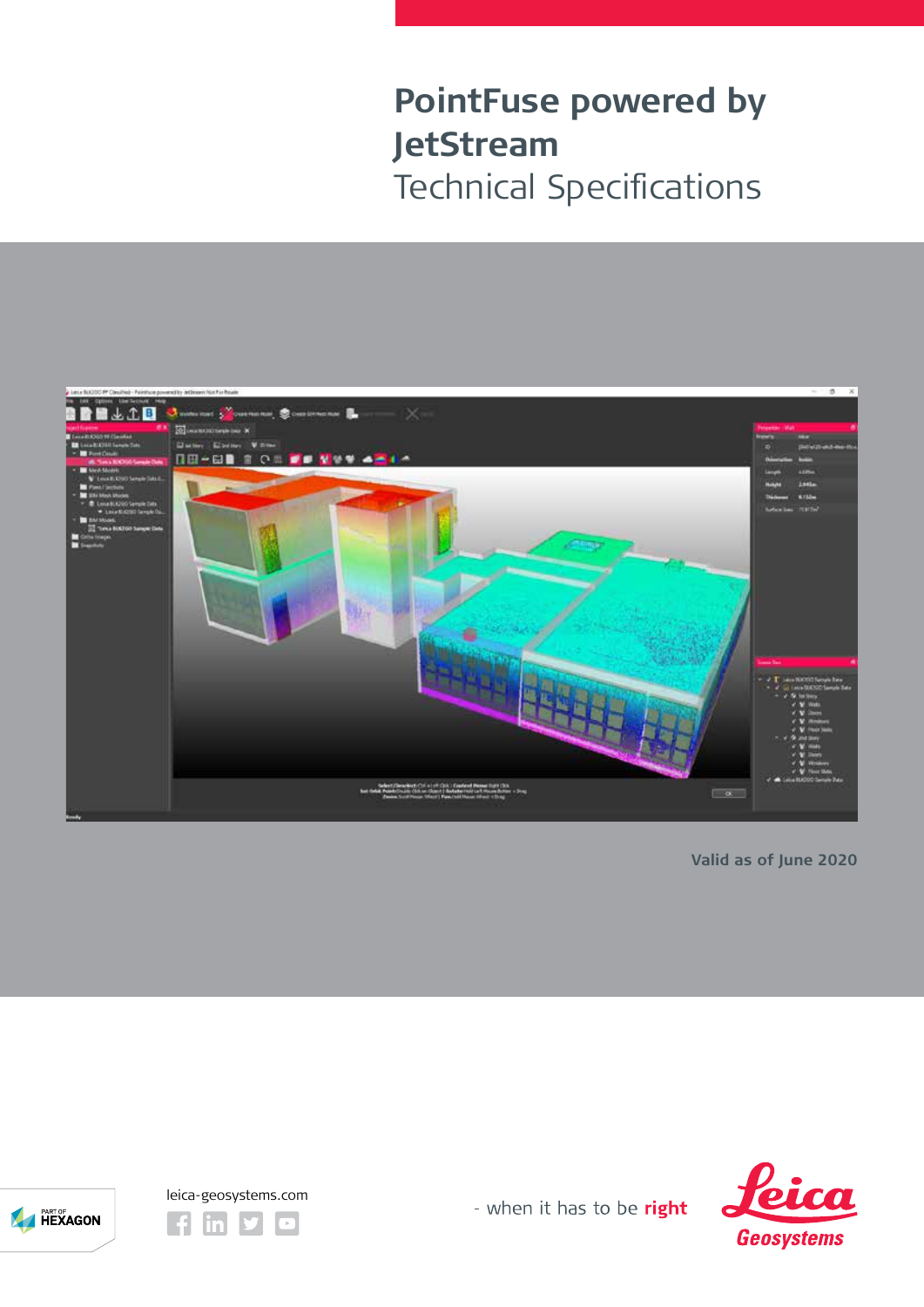| <b>SOFTWARE FUNCTIONS</b>                          |  |  |
|----------------------------------------------------|--|--|
| New Project setup                                  |  |  |
| New Project Wizard options                         |  |  |
| Point cloud option                                 |  |  |
| Visualisation                                      |  |  |
| Digital Construction                               |  |  |
| Space Management                                   |  |  |
| Workflow Wizard options                            |  |  |
| Visualisation                                      |  |  |
| Digital Construction                               |  |  |
| Space Management                                   |  |  |
| Import Point Cloud - formats:                      |  |  |
| LGS                                                |  |  |
| RCS/RCP                                            |  |  |
| E57                                                |  |  |
| PTS                                                |  |  |
| LAS/LAZ                                            |  |  |
| <b>FLS</b>                                         |  |  |
| <b>ZFS</b>                                         |  |  |
| CL3/CLR                                            |  |  |
| <b>DP</b>                                          |  |  |
| <b>XYZ</b>                                         |  |  |
| Create Mesh Model                                  |  |  |
| Preset processing profiles                         |  |  |
| Custom mesh processing options (advanced settings) |  |  |
| Resolution                                         |  |  |
| Planar Fitting Tolerance                           |  |  |
| Surface Angle Tolerance                            |  |  |
| Surface Area Tolerance                             |  |  |
| Generate Textures (Maximum Resolution)             |  |  |
| Generate Supertiles (Maximum Supertile Size)       |  |  |
| Create BIM Mesh Model                              |  |  |
| Classification levels and layers                   |  |  |
| IFC layer mapping                                  |  |  |
| Customisable Layer Templates                       |  |  |
| Create BIM Model (Space Creator)                   |  |  |
| Classified mesh elements converted into BIM        |  |  |
| Walls                                              |  |  |
| Window                                             |  |  |
| Doors                                              |  |  |
| Export (single)                                    |  |  |
| Upload to BIM 360 (single)                         |  |  |
| Batch Export                                       |  |  |
| Export formats mesh and BIM mesh                   |  |  |
| IFC (classifications)                              |  |  |
| FBX (classification and texture)                   |  |  |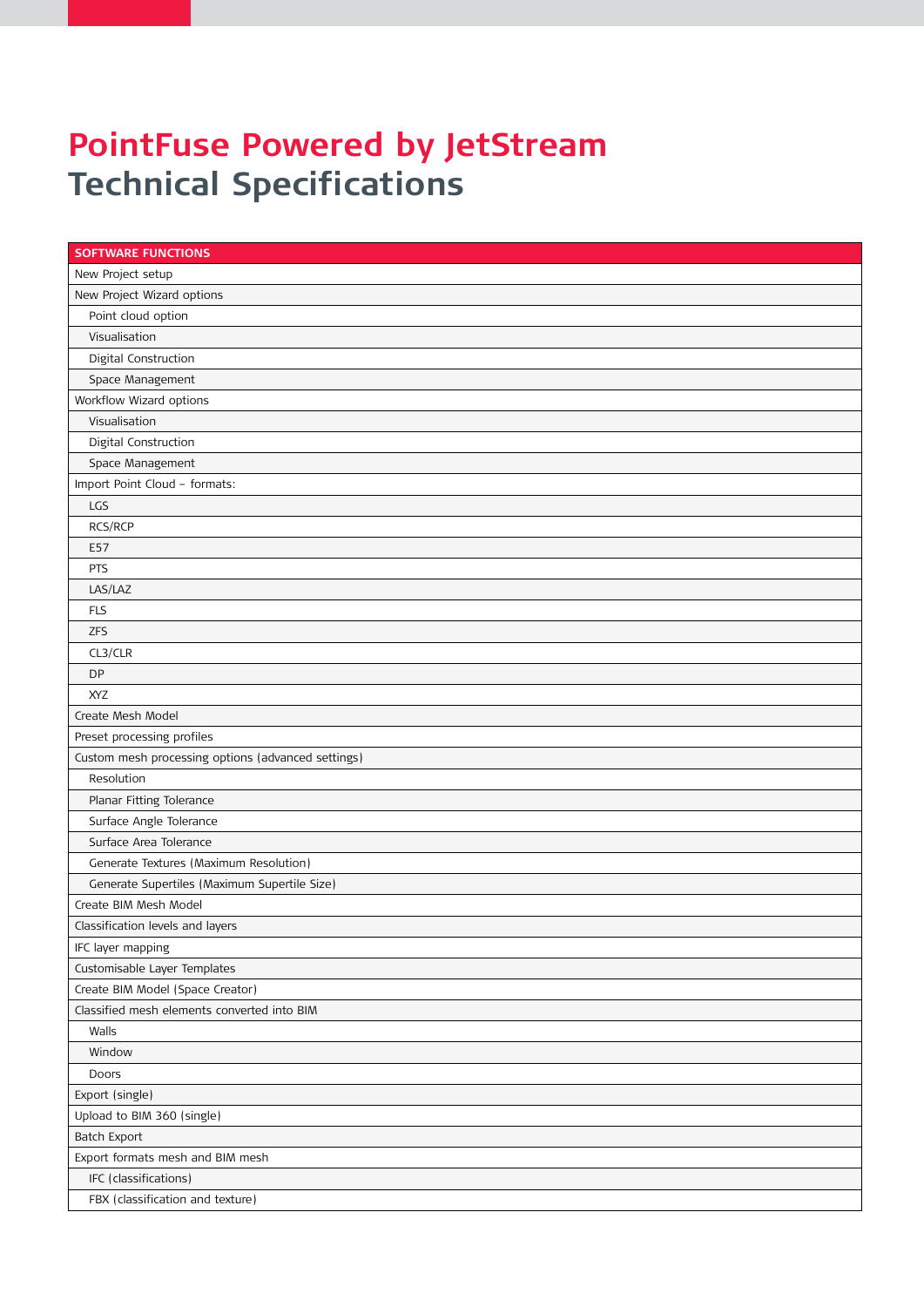| OBJ (classifications and textures)                      |  |  |
|---------------------------------------------------------|--|--|
| X3D (classifications and textures)                      |  |  |
| SKP (classifications and textures)                      |  |  |
| STL (classifications)                                   |  |  |
| NWC (classifications)                                   |  |  |
| DAE (textures)                                          |  |  |
| Export formats BIM Model                                |  |  |
| IFC (3D Model)                                          |  |  |
| HTML (2D Report)                                        |  |  |
| PDF (2D Report)                                         |  |  |
| CSV (2D Report)                                         |  |  |
| <b>POINT CLOUD TOOLS</b>                                |  |  |
| 3D navigation, Pan, Zoom, Rotate                        |  |  |
| Open multiple point clouds into single view             |  |  |
| Perspective/Orthographic view modes                     |  |  |
| Standard viewpoints                                     |  |  |
| Top                                                     |  |  |
| Bottom                                                  |  |  |
| Left                                                    |  |  |
| Right                                                   |  |  |
| Front                                                   |  |  |
| Back                                                    |  |  |
| Point cloud lighting                                    |  |  |
| Point cloud shader options                              |  |  |
| None                                                    |  |  |
| RGB                                                     |  |  |
| Intensity                                               |  |  |
| Elevation                                               |  |  |
| Show/Hide Grid                                          |  |  |
| Crop point cloud                                        |  |  |
| Orthographic image of point cloud                       |  |  |
| Orthographic image point cloud colouring method         |  |  |
| Orthogonal distance                                     |  |  |
| Elevation                                               |  |  |
| <b>RGB</b>                                              |  |  |
| Intensity                                               |  |  |
| Orthographic image point cloud change background colour |  |  |
| Orthographic image point cloud camera position options  |  |  |
| Top                                                     |  |  |
| Bottom                                                  |  |  |
| Left                                                    |  |  |
| Right                                                   |  |  |
| Front                                                   |  |  |
| Back                                                    |  |  |
| Snapshot formats                                        |  |  |
| JPG                                                     |  |  |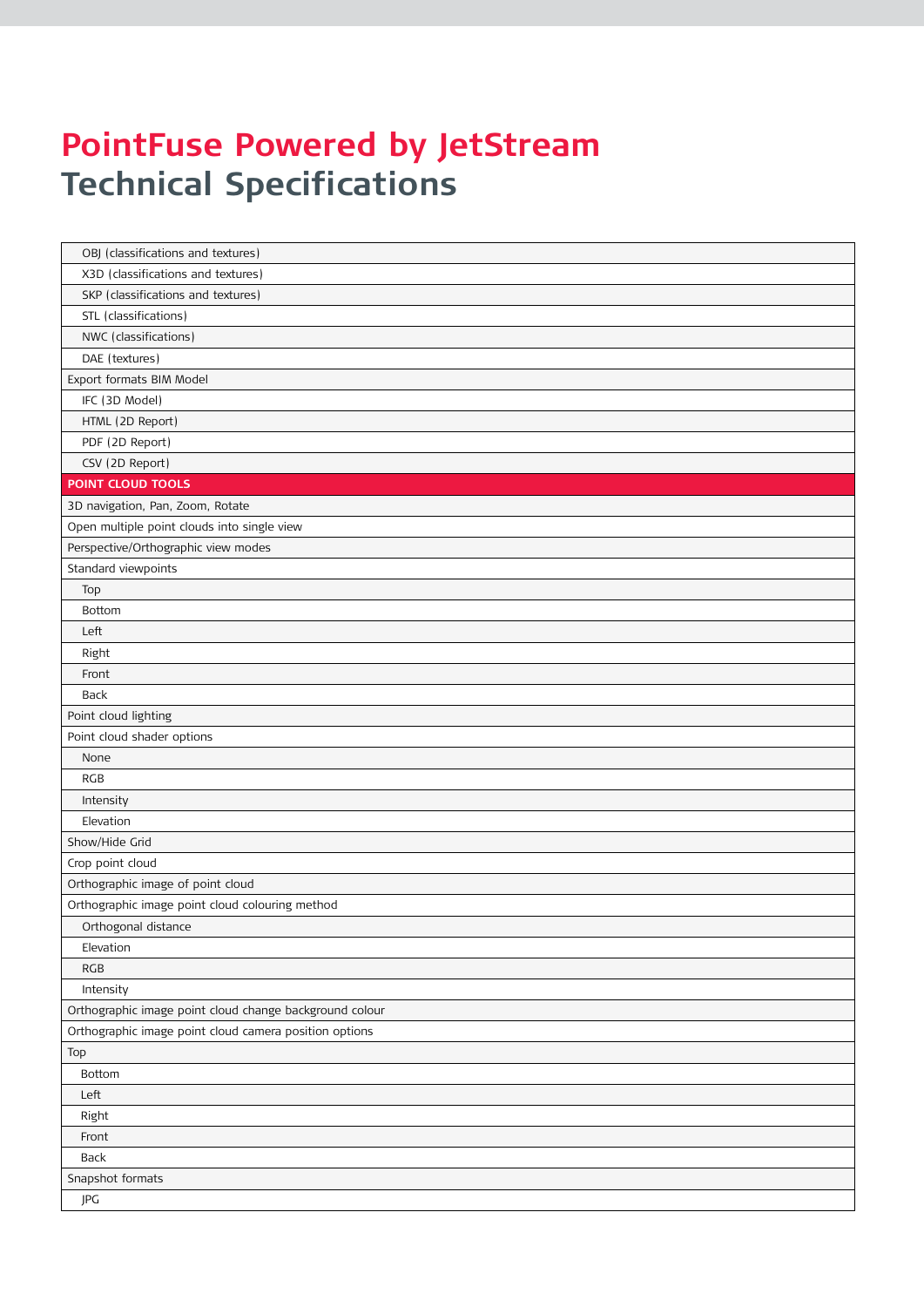| PNG                                                         |
|-------------------------------------------------------------|
| <b>BMP</b>                                                  |
| <b>TIFF</b>                                                 |
| <b>MESH MODEL</b>                                           |
| 3D navigation, Pan, Zoom, Rotate                            |
| Open multiple mesh models and point clouds into single view |
| Surface selection options                                   |
| Append selection                                            |
| Remove selection                                            |
| Replace selection                                           |
| Single select                                               |
| Selection box                                               |
| Selected Geometry Options                                   |
| Move Geometry                                               |
| Merge Geometry                                              |
| Delete Geometry                                             |
| Only show selected geometry                                 |
| Scene tree visibility toggles                               |
| Free floating/orbital camera modes                          |
| Perspective/Orthographic view modes                         |
| Standard viewpoints                                         |
| Top                                                         |
| Bottom                                                      |
| Left                                                        |
| Right                                                       |
| Front                                                       |
| Back                                                        |
| Mesh colouring options                                      |
| None                                                        |
| Intensity                                                   |
| RGB                                                         |
| Show/Hide Grid                                              |
| Crop mesh model                                             |
| 2D slice of mesh model                                      |
| Orthographic image of mesh model                            |
| Orthographic image mesh colouring method                    |
| None                                                        |
| Intensity                                                   |
| <b>RGB</b>                                                  |
| Orthographic image of mesh model change background colour   |
| Orthographic image of mesh model camera position options    |
| Top                                                         |
| Bottom                                                      |
| Left                                                        |
| Right                                                       |
| Front                                                       |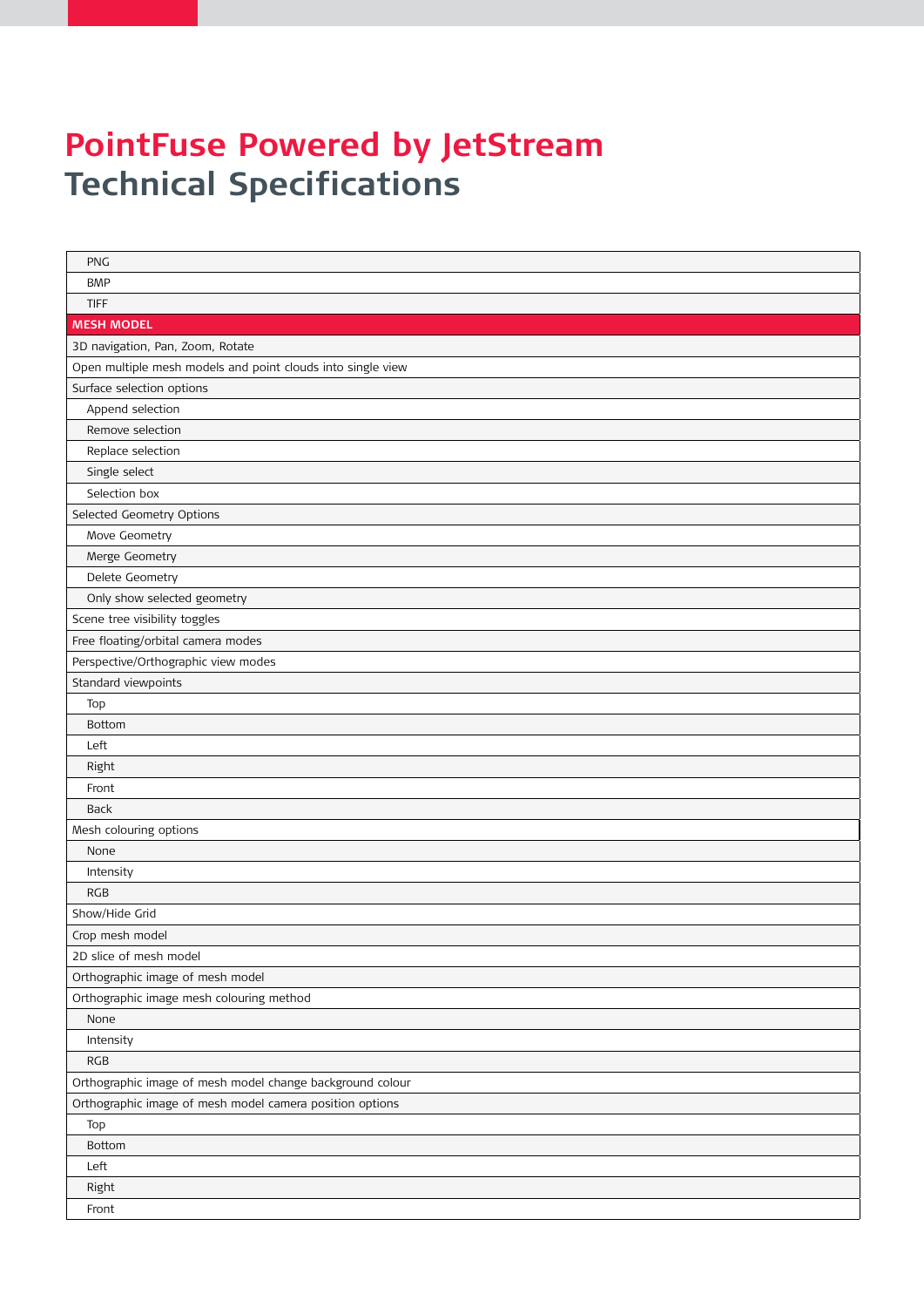| Back                                                          |
|---------------------------------------------------------------|
| Snapshot formats                                              |
| JPG                                                           |
| <b>PNG</b>                                                    |
| <b>BMP</b>                                                    |
| <b>TIFF</b>                                                   |
| <b>BIM MESH MODEL</b>                                         |
| 3D navigation, Pan, Zoom, Rotate                              |
| Open multiple BIM mesh models into single view                |
| Surface selection options                                     |
| Append selection                                              |
| Remove selection                                              |
| Replace selection                                             |
| Single Select                                                 |
| Selection Box                                                 |
| Selected Geometry Options                                     |
| Move Geometry (Button)                                        |
| Merge Geometry (Button)                                       |
| Delete Geometry (Button)                                      |
| Only show selected geometry (Button)                          |
| 3D Select Tool                                                |
| Dynamic toggling of level/layer visibility                    |
| Free floating/orbital camera modes                            |
| Perspective/Orthographic view modes                           |
| Standard viewpoints                                           |
| Top                                                           |
| Bottom                                                        |
| Left                                                          |
| Right                                                         |
| Front                                                         |
| Back                                                          |
| Mesh classification colour options                            |
| No colour                                                     |
| Color                                                         |
| Mesh colouring options                                        |
| None                                                          |
| Intensity                                                     |
| <b>RGB</b>                                                    |
| Show/Hide Grid                                                |
| Crop mesh model                                               |
| 2D slice of mesh mode                                         |
| Orthographic Image of mesh model                              |
| Orthographic image mesh model classification colouring method |
| No colour                                                     |
| Colour                                                        |
| Orthographic image mesh model colouring method                |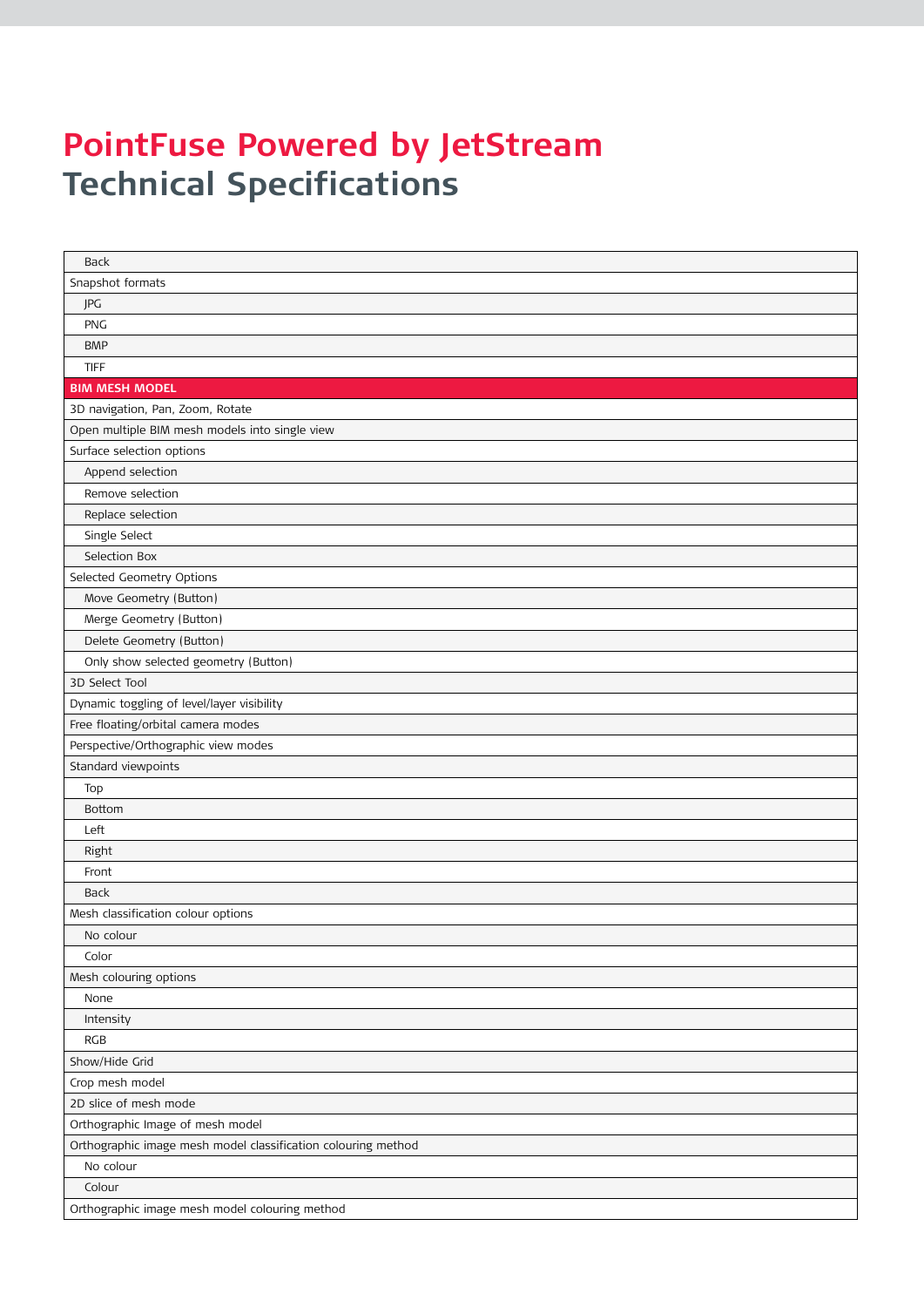| Orthogonal Distance                                     |
|---------------------------------------------------------|
| Elevation                                               |
| <b>RGB</b>                                              |
| Intensity                                               |
| Orthographic image point cloud change background colour |
| Orthographic image point cloud camera position options  |
| Top                                                     |
| Bottom                                                  |
| Left                                                    |
| Right                                                   |
| Front                                                   |
| Back                                                    |
| Snapshot formats                                        |
| JPG                                                     |
| <b>PNG</b>                                              |
| <b>BMP</b>                                              |
| <b>TIFF</b>                                             |
| <b>BIM MODEL (2D)</b>                                   |
| 2D navigation, Pan, Zoom                                |
| BIM element selection options                           |
| Append selection                                        |
| Remove selection                                        |
| Replace selection                                       |
| Single selection                                        |
| Selection box                                           |
| 2D Editing tools                                        |
| Add Wall                                                |
| Add Partition                                           |
| Add Window                                              |
| Add Door                                                |
| Combine Walls                                           |
| Extend and Join                                         |
| Equalise Wall Heights                                   |
| Make Square                                             |
| Show Intersection Angles                                |
| Identify Rooms                                          |
| Set Story Elevation                                     |
| Remove/Delete                                           |
| Copy Object Properties                                  |
| Paste Object Properties                                 |
| Lock Element                                            |
| Unlock Element                                          |
| No colour                                               |
| Colour                                                  |
| Editable Properties window                              |
| Scene tree visibility toggles                           |
|                                                         |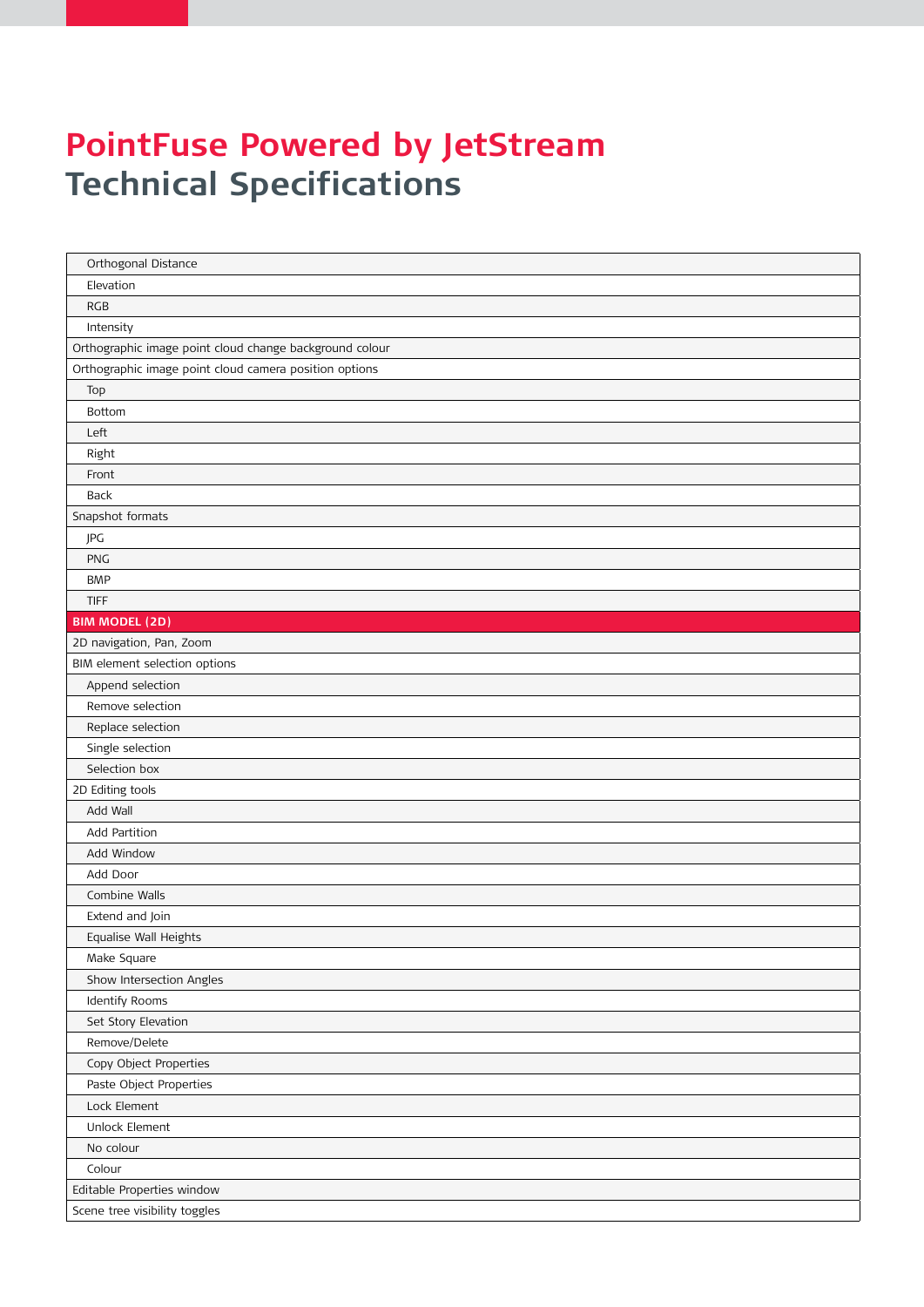| <b>BIM MODEL (3D)</b>                        |  |  |
|----------------------------------------------|--|--|
| 3D navigation, Pan, Zoom, Rotate             |  |  |
| Open BIM, BIM Mesh and Point cloud into view |  |  |
| Element selection options                    |  |  |
| Append selection                             |  |  |
| Remove selection                             |  |  |
| Replace selection                            |  |  |
| Scene tree visibility toggles                |  |  |
| Perspective/Orthographic view modes          |  |  |
| Reset Viewpoint                              |  |  |
| Transparency Settings (Mesh and BIM)         |  |  |
| Point cloud colouring options                |  |  |
| None                                         |  |  |
| <b>RGB</b>                                   |  |  |
| Intensity                                    |  |  |
| Elevation                                    |  |  |
| Mesh colouring options                       |  |  |
| Colour                                       |  |  |
| Intensity                                    |  |  |
| <b>RGB</b>                                   |  |  |
| 3D tools                                     |  |  |
| Add Door                                     |  |  |
| Add Window                                   |  |  |
| Delete Selection                             |  |  |
| Copy Object Properties                       |  |  |
| Paste Object Properties                      |  |  |
| Edit Building Story Elevation                |  |  |
| Editable Properties window                   |  |  |
| Create Floor Plan (DXF)                      |  |  |
| Create BIM Model Report                      |  |  |
| Customisable BIM Model Report Template       |  |  |

#### **Hardware recommendation:**

| <b>COMPONENT</b> | <b>RECOMMENDED SPEC</b>                                                  |
|------------------|--------------------------------------------------------------------------|
| <b>CPU</b>       | Intel i9 10980xe (18 core) or,<br>AMD Ryzen Threadripper 3950X (16 core) |
| <b>RAM</b>       | 32GB+ DDR3/4                                                             |
| <b>GPU</b>       | Nvidia Geforce RTX 2080ti                                                |
| <b>HDD</b>       | 3TB+ (NVMe Recommended)                                                  |